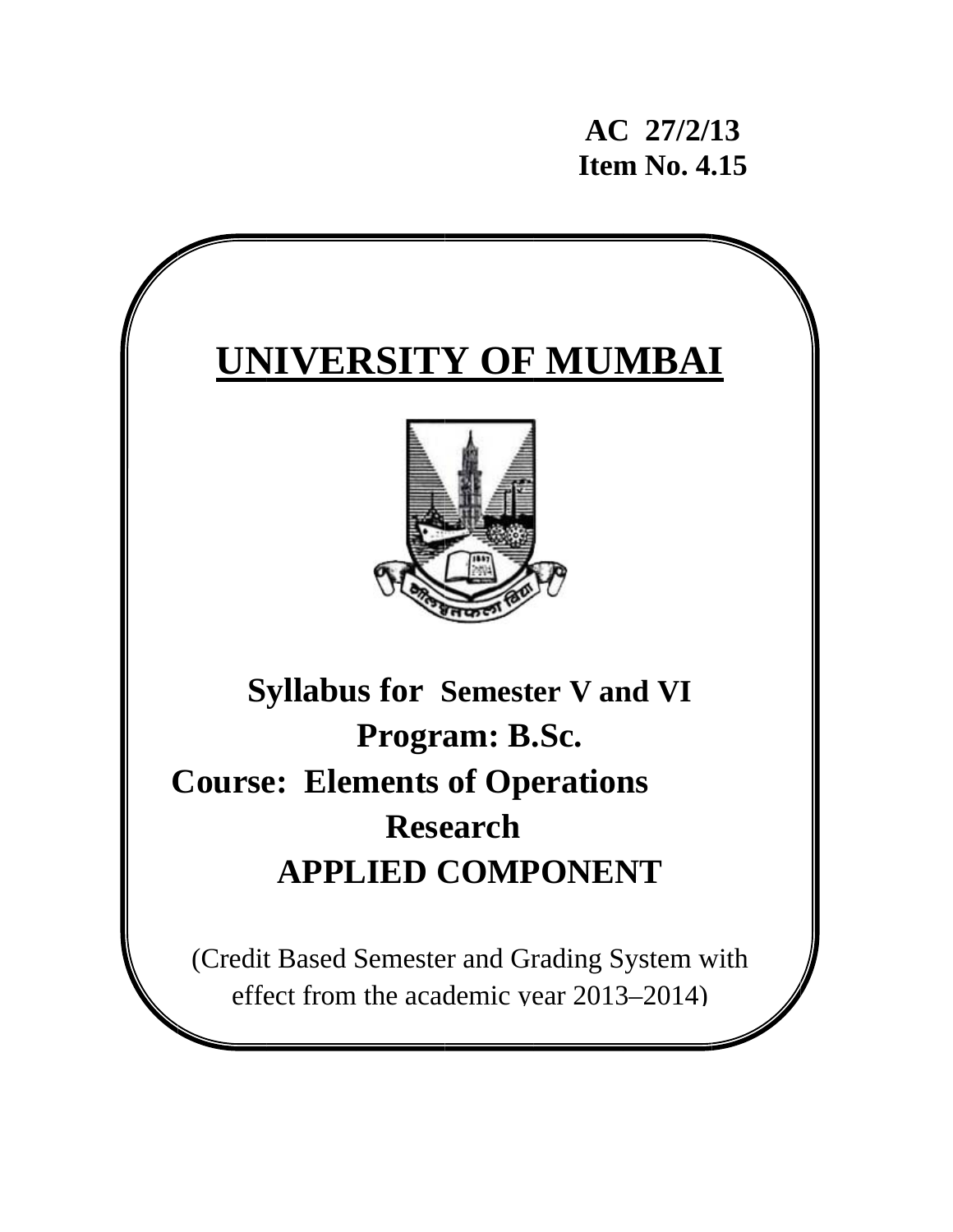## **APPLIED COMPONENT**

## **Elements of Operations Research Credit Based semester and Grading System To be implemented from the Academic year 2013-2014 SEMESTER V**

| <b>Course Code</b> | <b>ELEMENTS OF OPERATION RESEARCH (I)</b>                                                                            | <b>Credits</b> |
|--------------------|----------------------------------------------------------------------------------------------------------------------|----------------|
| USACOR501          |                                                                                                                      | $\mathbf{2}$   |
| <b>UNIT-I</b>      | Linear programming problem (LPP) and Sensitivity<br>analysis:-                                                       | 15L            |
|                    | Introduction, formation of LPP, solution of LPP using                                                                |                |
|                    | 1) Graphical method                                                                                                  |                |
|                    | 2) Simplex Method (with and without artificial variable)                                                             |                |
|                    | 3) Solution of LPP for unrestricted variables                                                                        |                |
|                    | Sensitivity analysis:-[WITHOUT PROOF]                                                                                |                |
|                    | 1) Variation in the price vector "c".                                                                                |                |
|                    | 2) Variation in requirement vector "b".                                                                              |                |
|                    | 3) Addition of a new variable to the LPP.                                                                            |                |
|                    | (Ref 1, 2, 3, 4, 6, 7)                                                                                               |                |
| <b>UNIT-II</b>     | Probability:-                                                                                                        |                |
|                    | Random experiment, sample space, event, addition law of                                                              | 15L            |
|                    | probability, conditional law of probability. Random                                                                  |                |
|                    | variables: Discrete, Continuous. Mean and Variance of:                                                               |                |
|                    | 1) Uniform Distribution, 2) Binomial Distribution, 3)                                                                |                |
|                    | Poisson Distribution, 4) Exponential Distribution, 5)                                                                |                |
|                    | <b>Normal Distribution</b>                                                                                           |                |
|                    | Simple problems based on above distributions.                                                                        |                |
|                    | (Ref: 16, 17)                                                                                                        |                |
| UNIT-III           | <b>Network Models:-</b>                                                                                              | 15L            |
|                    | Objective and outline of CPM/PERT techniques. Critical<br>path computation. Slack and Three float times. Probability |                |
|                    | consideration in project scheduling. Project cost analysis.                                                          |                |
|                    | (Ref 15)                                                                                                             |                |
|                    |                                                                                                                      |                |
| UNIT-IV            | <b>Information theory:-</b>                                                                                          |                |
|                    | Introduction. Fundamental Theorem of Information                                                                     | 15L            |
|                    | Theory. Measures of Information. Properties of Entropy                                                               |                |
|                    | Function. Communication System. Memory less channel,                                                                 |                |
|                    | Binary Symmetric channel, channel matrix, joint, marginal                                                            |                |
|                    | and conditional Entropies.                                                                                           |                |
|                    | $H(X,Y) = H(X/Y) + H(Y) = H(Y/X) + H(X)$<br>$H(X) \geq H(X/Y)$                                                       |                |
|                    | Channel capacity, Efficiency and Redundancy, Encoding,                                                               |                |
|                    | Shannon - Fano Encoding Procedure                                                                                    |                |
|                    | (Ref 18)                                                                                                             |                |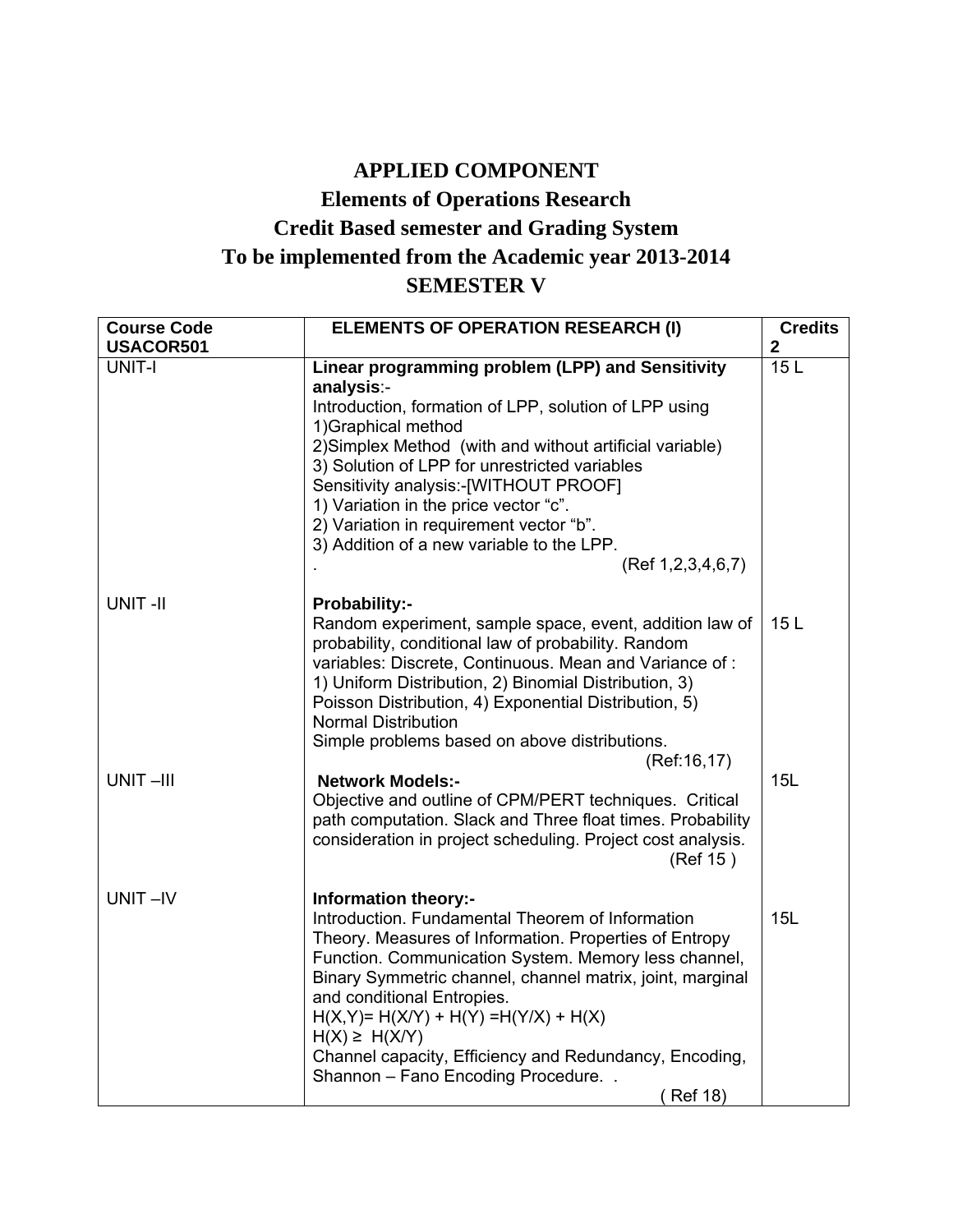| Course Code | <b>Practicals based on theory</b> |                |
|-------------|-----------------------------------|----------------|
| USACOR5P1   |                                   | <b>Credits</b> |

## **SEMESTER VI**

| <b>Course code</b> | <b>ELEMENTS OF OPERATIONS RESEARCH (II)</b>                                                                                                                                                                                                                                                                    | 2 Credits |
|--------------------|----------------------------------------------------------------------------------------------------------------------------------------------------------------------------------------------------------------------------------------------------------------------------------------------------------------|-----------|
| USACOR601          |                                                                                                                                                                                                                                                                                                                |           |
| UNIT-I             | Duality and Integer programming problem (IPP):-<br>Concept of Duality.                                                                                                                                                                                                                                         | 15L       |
|                    | Concept of Dual Simplex, Solution of LPP using Dual Simplex<br>Algorithm.                                                                                                                                                                                                                                      |           |
|                    | Integer programming problem (IPP):-                                                                                                                                                                                                                                                                            |           |
|                    | Introduction, solution of IPP using                                                                                                                                                                                                                                                                            |           |
|                    | 1) Graphical method                                                                                                                                                                                                                                                                                            |           |
|                    | 2) Gomory's Method.<br>(Ref: 7,13,14)                                                                                                                                                                                                                                                                          |           |
|                    |                                                                                                                                                                                                                                                                                                                |           |
| UNIT-II            | <b>Decision Analysis:-</b><br>Decision environments. Decision making under certainty. Decision<br>making under risk. Expected value criterion. Decision tree analysis.<br>Decision making under uncertainty<br>The Laplace criterion<br>The Minimax (Maximin) criterion<br>The savage minimax regret criterion | 15L       |
|                    | The Hurwitcz criterion<br>(Ref: 5, 8)                                                                                                                                                                                                                                                                          |           |
|                    |                                                                                                                                                                                                                                                                                                                |           |
| <b>UNIT-III</b>    | <b>Mathematics of Finance, Securities Market, Futures &amp; Options:-</b><br>Simple and compound interest, Annuities. Application to investment<br>decisions 1) Payback Method 2) Net present value Method (NPV), 3)<br>Internal Rate of Return Method.<br>(Ref 12)                                            | 15L       |
|                    | <b>Securities Market:-</b>                                                                                                                                                                                                                                                                                     |           |
|                    | Concept of stock market, share, face value, market value, dividend,<br>equity share, preferential share, bonus and right shares. Initial Public<br>offer (IPO), Earning per share (EPS), price earning ratio (PE). Index,<br>nifty, beta value. Simple problems.<br>Options terminology:-                      |           |
|                    | Index option, Stock option, American option, European option. Strike<br>price, Expiry date, Call option, Put option, Buyer of an option, Writer<br>of an option.<br>Futures & Options:-                                                                                                                        |           |
|                    | Introduction to F & O market. Difference between Forward and<br>Futures contracts. Factors influencing the market.<br>Hedging, Arbitrage, Open interest                                                                                                                                                        |           |
|                    | (Ref 10, 11)                                                                                                                                                                                                                                                                                                   | 15L       |
| UNIT-IV            | <b>Simulation and Mutual Funds (M.F):-</b>                                                                                                                                                                                                                                                                     |           |
|                    | Scope of simulation application. Monte Carlo technique. Generation<br>of random numbers using 1) Mid-square 2) Multiplicative Congruential                                                                                                                                                                     |           |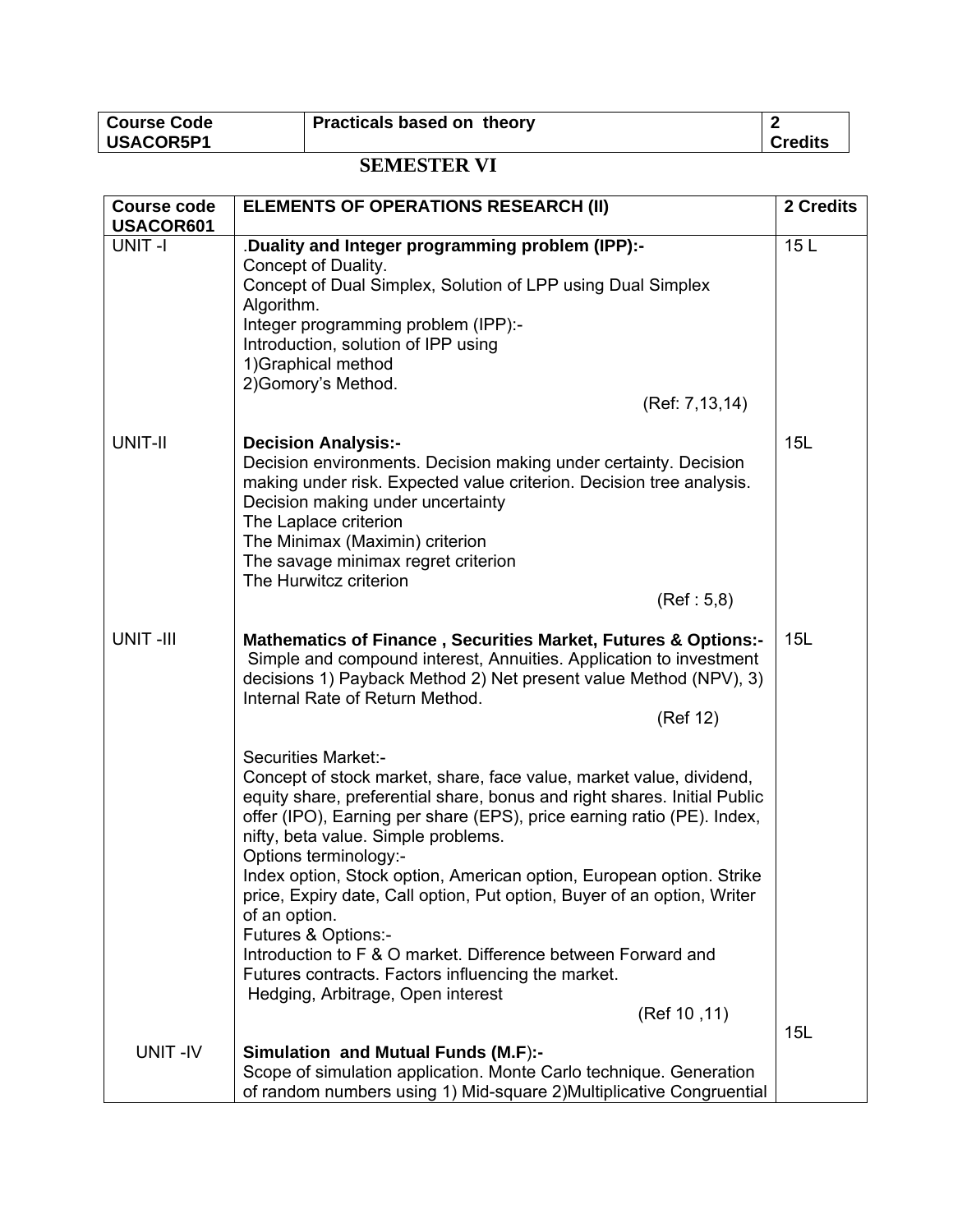|                                         | method<br>Sampling from probability distribution by inverse method for<br>1) Uniform distribution, 2) Exponential distribution.<br>Ref:1)<br>Mutual Funds (M.F):-<br>Introduction, Types of M.F, Net Asset Value (NAV), entry, exit loads.<br>Classification of M.Fs. option plans given by M.Fs. Evaluation of<br>M.Fs, Advantages and Disadvantages of M.Fs<br>Simple problems on calculation of Net income after considering entry<br>load, dividend, change in NAV and exit load.<br>Introduction to:-Investment Plans 1) Averaging of price under the<br>systematic Investment Plan (SIP) 2) Systematic Withdrawal Plan<br>(SWP) 3) Systematic Transfer Plan (STP)<br>(Ref 9) |           |
|-----------------------------------------|------------------------------------------------------------------------------------------------------------------------------------------------------------------------------------------------------------------------------------------------------------------------------------------------------------------------------------------------------------------------------------------------------------------------------------------------------------------------------------------------------------------------------------------------------------------------------------------------------------------------------------------------------------------------------------|-----------|
| <b>Course Code</b><br><b>USACOR 6P2</b> | <b>Practicals based on theory</b>                                                                                                                                                                                                                                                                                                                                                                                                                                                                                                                                                                                                                                                  | 2 Credits |

## **DISTRIBUTION OF TOPICS FOR PRACTICALS**

|                | <b>SEMESTER-V</b><br><b>COURSE CODE USACOR5P1</b> |                | <b>SEMESTER-VI</b><br><b>COURSE CODE USACOR6P1</b> |
|----------------|---------------------------------------------------|----------------|----------------------------------------------------|
| Sr. No         | Name of the Topic                                 | Sr. No         | <b>Name of the Topic</b>                           |
| $\mathbf{1}$   | L.P.P I                                           | 1              | DUALITY AND DUAL SIMPLEX                           |
| 2              | L.P.P II                                          | 2              | <b>INTEGER PROGRAMMING</b>                         |
| 3              | PROBABILITY I                                     | 3              | <b>DECISION THEORY</b>                             |
| $\overline{4}$ | PROBABILITY II                                    | $\overline{4}$ | <b>SIMULATION</b>                                  |
| 5              | PERT CPM I                                        | 5              | <b>INVESTMENT ANALYSIS</b>                         |
| 6              | PERT CPM II                                       | 6              | <b>MARKET ANALYSIS</b>                             |
| 7              | <b>INFORMATION THEORY</b>                         | 7              | <b>MUTUAL FUNDS</b>                                |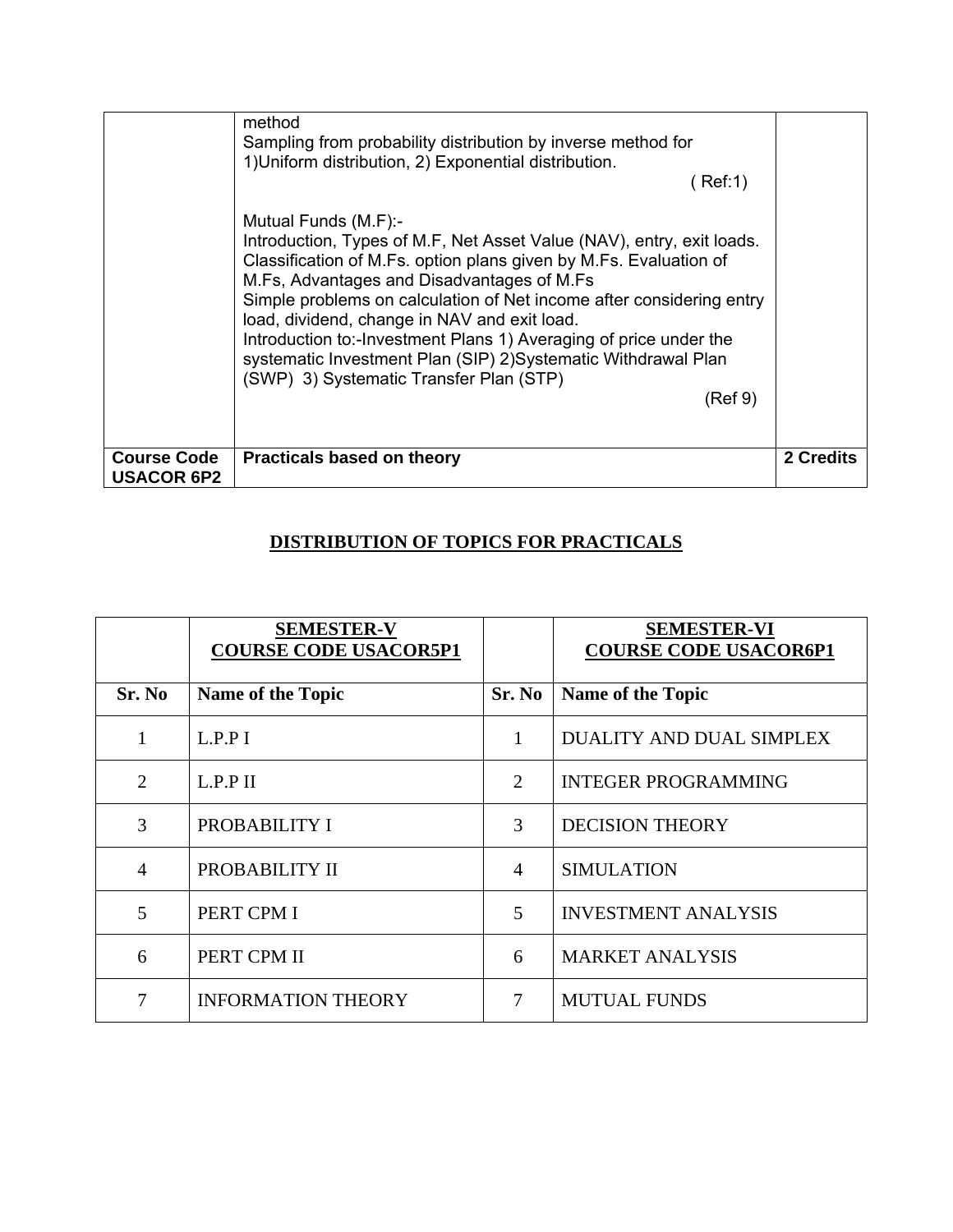#### **Internal Assessment of Theory Core Courses Per Semester Per Course**

| $\mathbf{L}$   | One Assignments:                                                    |  |
|----------------|---------------------------------------------------------------------|--|
| 2.             | One Class Test:                                                     |  |
| 3.             | Active participation in class instructional deliveries:05 Marks     |  |
| $\overline{4}$ | Overall conduct as a responsible student, mannerism etc : 05 Marks. |  |

#### **Semester End Examination**

**Theory**: At the end of the semester, examination of **two and half hours** duration and **60** marks based on the four units shall be held for each course.

Pattern of **Theory question** paper at the end of the semester for *each course* : There shall be **Five** compulsory Questions of **12** marks each with internal option . Question1 based on Unit I, Question 2 based on Unit II, Question 3 based on Unit III, Question 4 based on Unit IV and Question 5 based on all four Units combined.

|            | <b>Practicals:</b> Total evaluation is of 100 marks for the semester:            |           |
|------------|----------------------------------------------------------------------------------|-----------|
| 1. Journal |                                                                                  | 10 Marks. |
|            | 2 Assignments using R software/TORA software/other statistical soft ware package |           |
|            |                                                                                  | 10 Marks. |
|            |                                                                                  |           |

Pattern of **Practical question** paper at the end of the semester There shall be **FOUR** compulsory questions of **TWENTY** marks each with internal option.

#### **Workload**

**Theory : 4** lectures per week . **Practicals: 2 practicals each of 2 periods** per week per batch. Two periods of the practicals shall be conducted in succession together on a single day

#### **\*\*\*\*\*\*\*\*\*\*\*\*\*\*\*\*\*\*\*\*\*\*\*\*\*\*\*\*\*\*\***

#### **REFERENCES**

- 1. Kantiswaroop and Manmohan Gupta.: Operations Research  $4<sup>th</sup>$  Edition; S Chand & Sons.
- 2. Richard Broson. : Schaum Series book in O.R 2<sup>nd</sup> edition Tata Mcgraw Hill Publishing Company Ltd.
- 3. Sasieni Maurice Arthur Yaspan and Lawrence Friedman: Operations Research: Methods and Problems John Wiley & Sons.